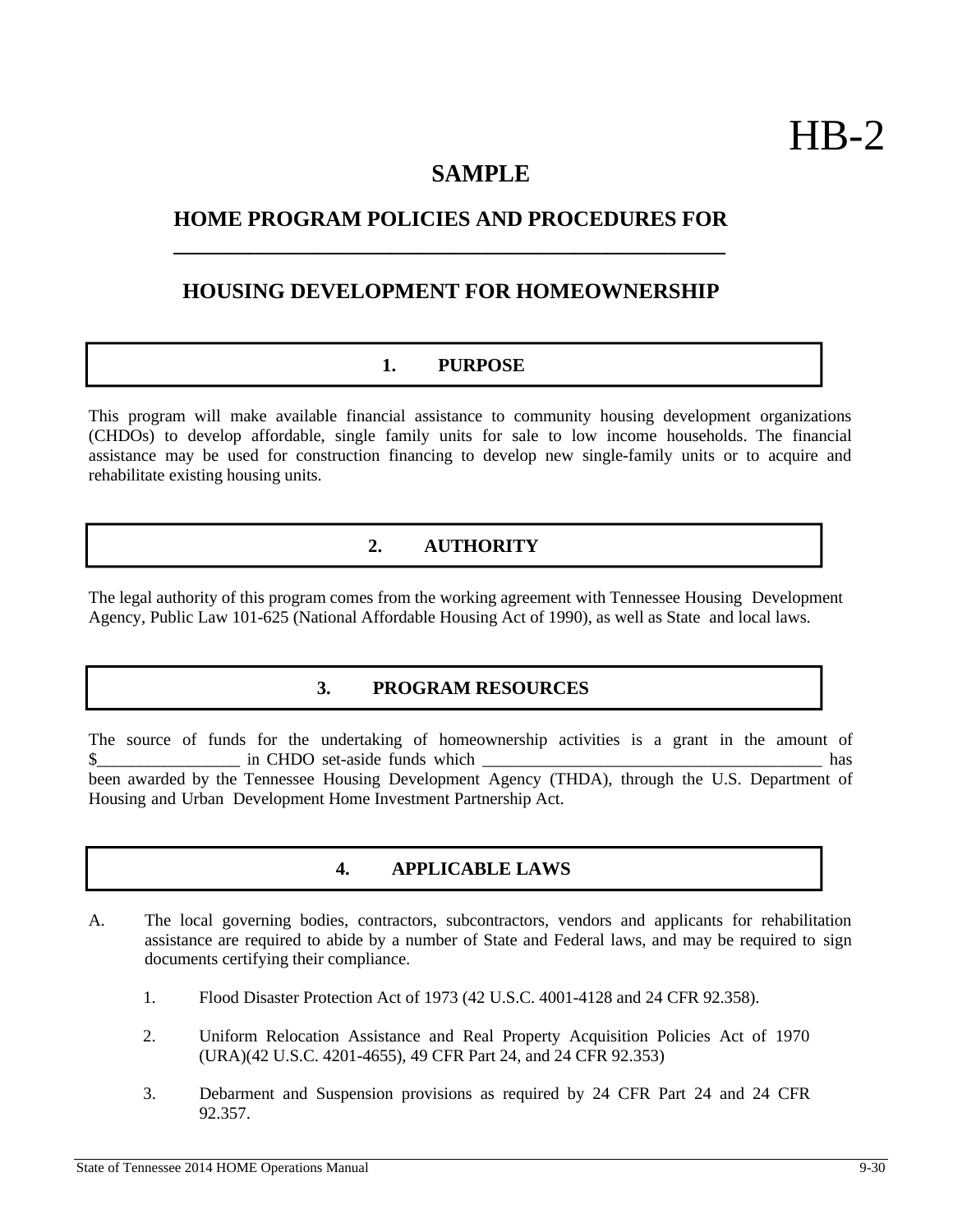- 4. National Environment Policy Act of 1969 (NEPA), 24 CFR Parts 50 and 58, and 24 CFR 92.352.
- 5. Equal Opportunity Provisions and Fair Housing, 24 CFR 92.350.
- 6. Affirmative Marketing, 24 CFR 92.351.
- 7. Lead-based Paint Poisoning Prevention Act, 24 CFR 92.355.
- 8. Conflict of Interest Provisions, 24 CFR 85.36 or 24 CFR 84.42, as applicable, and 24 CFR 92.356.
- 9. Davis-Bacon Act and Contract Work Hours and Safety Standards Act, and 24 CFR 92.354.
- 10. Intergovernmental Review of Federal Programs, Executive Order 12372 and 24 CFR 92.359.
- 11. Drug-Free Workplace, 24 CFR part 24, subpart F.
- 12. Standard Equal Opportunity Construction Contract Specifications.
- 13. Certification of Non-segregated Facilities for Contracts Over \$10,000.
- 14. Title VI of Civil Rights Act of 1964 Provisions.
- 15. Section 109 of Housing and Community Development Act of 1974 Provisions.
- 16. Section 3 Compliance Provisions.
- 17. Age Discrimination Act of 1975 Provisions.
- 18. Section 504 Affirmative Action for Handicapped Provisions.
- 19. And any other Federal requirements as set forth in 24 CFR Part 92, HOME Investment Partnerships Program

#### **5. DRUG-FREE WORKPLACE**

- A. The \_\_\_\_\_\_\_\_\_\_\_\_\_\_\_\_\_\_\_\_\_\_\_\_\_\_\_\_\_\_\_\_\_\_\_\_\_\_\_\_\_\_ (HOME Grantee) will or will continue to provide a drug-free workplace by:
	- 1. Notifying employees in writing that the unlawful manufacture, distribution, dispensing, possession, or use of a controlled substance is prohibited in the Grantee's workplace and specifying the action that will be taken against employees for violation of such prohibition.
	- 2. Establishing an ongoing drug-free awareness program to inform employees about:
		- a. The dangers of drug abuse in the workplace;
		- b. The Grantee's policy of maintaining a drug-free workplace;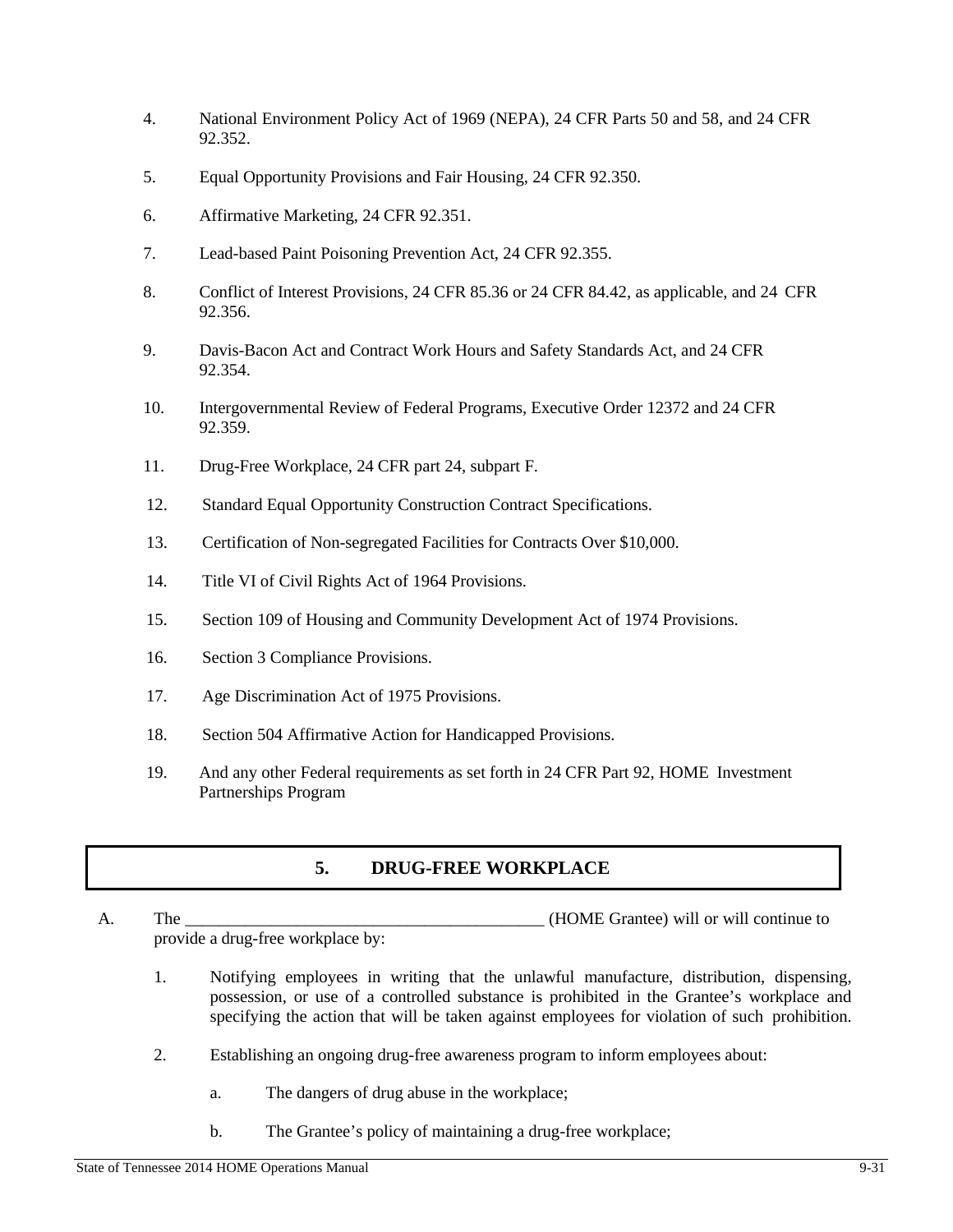- c. Any drug counseling, rehabilitation, and employee assistance programs; and
- d. The penalties that may be imposed upon employees for drug abuse violations occurring in the workplace.
- C. Providing each employee engaged in the performance of the HOME contract a copy of the notification required in paragraph A(1) above;
- D. The written notification required in paragraph A(1) above will advise the employee that as a condition of employment under the HOME grant, the employee will:
	- 1. Abide by the terms of the notification; and
	- 2. Notify the employees in writing of his or her conviction for a violation of a criminal drug statute occurring in the workplace no later than five (5) calendar days after such conviction.
- E. Notifying the State in writing, within ten (10) calendar days after receiving notice under D(2) above from an employee or otherwise receiving actual notice of such conviction. Employers of convicted employees must provide notice, including position title, to every grant officer or other designee on whose grant activity the convicted employee was working, unless the Federal Agency has designated a central point for the receipt of such notices. Notice shall include the identification number(s) of each affected grant.
- F. Taking one of the following actions, within thirty (30) calendar days of receiving notice under D(2) above, with respect to any employee who is so convicted:
	- 1. Taking appropriate personnel action against such an employee, up to an including termination, consistent with the requirement of the Rehabilitation Act of 1973, as amended; or
	- 2. Requiring such employee to participate satisfactorily in a drug abuse assistance or rehabilitation program approved for such purposes by a Federal, State or local health, law enforcement or the appropriate agency;
	- 3. Making a good faith effort to continue to maintain a drug-free workplace through implementation of Paragraphs A, B, C, D, E and F above.

### **6. CONFLICT OF INTEREST**

- A. No person listed in paragraph B may obtain a financial interest or benefit from a HOME-assisted activity, or have an interest in any contract, subcontract or agreement with respect thereto, or the proceeds thereunder, either for themselves or those with whom they have family or business ties, during their tenure or for one year thereafter.
- B. **PERSONS COVERED**  Immediate family members of any employee or board member of \_\_\_\_\_\_\_\_\_\_\_\_\_\_\_\_\_\_\_\_\_\_\_\_\_\_\_\_\_\_\_\_\_\_\_\_\_\_\_\_\_\_\_ non-profit agency is ineligible to receive benefits through the HOME program. "Immediate family member" means the spouse, parent (including a stepparent), child (including a stepchild), grandparent, grandchild, sister or brother (including a stepsister or stepbrother) of any covered individual.

In addition, the conflict of interest provisions as apply to any person who is an employee, agent, consultant, officer, elected official or appointed official of THDA, or the non-profit agency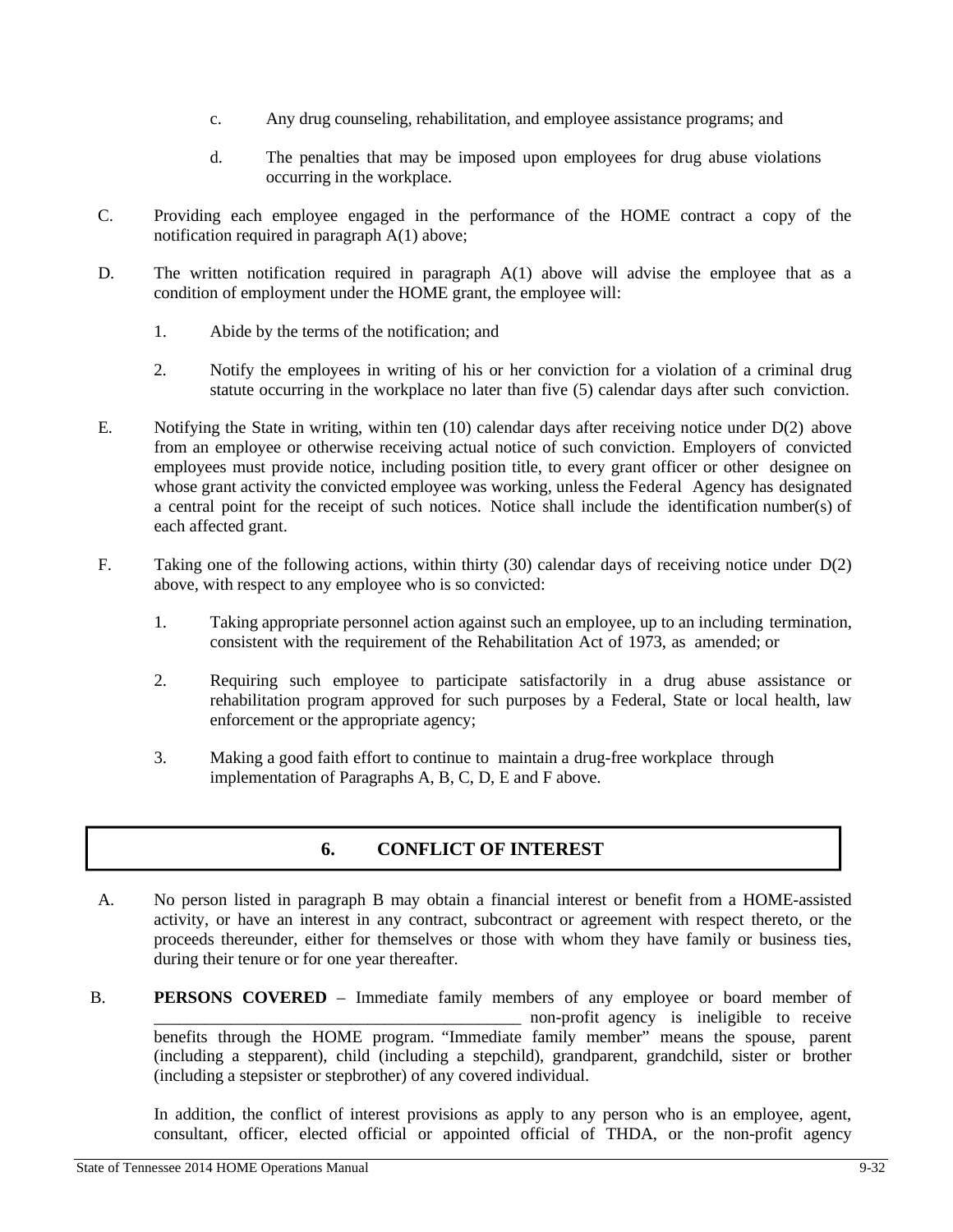(including CHDOs) receiving HOME funds, and who exercises or has exercised any functions or responsibilities with respect to activities assisted with HOME funds or who is in a position to participate in a decision-making process or gain inside information with regard to these activities.

- C. **APPEARANCE OF A CONFLICT OF INTEREST**  Grantees must also make every effort to avoid the appearance of favoritism in the eligibility determination process. In those cases where the applicant is otherwise eligible, but there exists the appearance of a conflict of interest or the appearance of favoritism, the Grantee must complete HO-4A (Determination of a Conflict of Interest) and submit written documentation to THDA that the following procedures have been observed:
	- 1. The Grantee must publish an announcement in the local newspaper concerning the potential for a conflict of interest and request citizen comments.
	- 2. The Grantee's attorney must render an opinion as to whether or not a conflict of interest exists and that no state or local laws will be violated should the applicant receive HOME assistance.
	- 3. The Grantee's elected body must pass a resolution approving the applicant.

#### **7. AFFIRMATIVE MARKETING**

- A. the contract of the contract of the committed to non-discrimination and equal opportunity in housing, and will seek to attract eligible homebuyers without regard to race, color, religion, sex, familial status, national origin, age or disability. In order to inform the public and potential homebuyers of available housing units, \_\_\_\_\_\_\_\_\_\_\_\_\_\_\_\_\_\_\_\_\_\_\_\_\_\_\_\_\_\_\_\_will:
	- 1. Make this information known through advertisements and announcements in the local media which include the Equal Opportunity logotype or slogan; and Contact lenders, community organizations, places of worship, employment centers, fair housing groups or housing counseling agencies to solicit applications from persons in the housing market area who are not likely to apply for housing without special outreach (e.g., racial minorities and female head of household).

### **8. ELIGIBLE HOUSING DEVELOPMENT ACTIVITIES**

- A. Eligible activities utilizing HOME CHDO set-aide funds for Homeownership Programs offered by  $\blacksquare$  include:
	- 1. *Construction financing*  HOME funds may be utilized as an up-front source of financing (without interest costs) to build affordable, new single family units for sale to low income households;
	- 2. *Acquisition and rehabilitation*  HOME funds may be utilized to acquire existing units and to provide the necessary rehabilitation for resale to a low income household;
- B. *Soft second mortgages*  At the time of permanent financing, the CHDO must leave up to \$14,999 of HOME funds with the unit as a soft second mortgage as necessary to qualify the household for the permanent mortgage.
- C. Before construction or acquisition/rehabilitation can begin under homeownership, there must be a homebuyer pre-approved for a permanent loan identified with a specific property. Speculative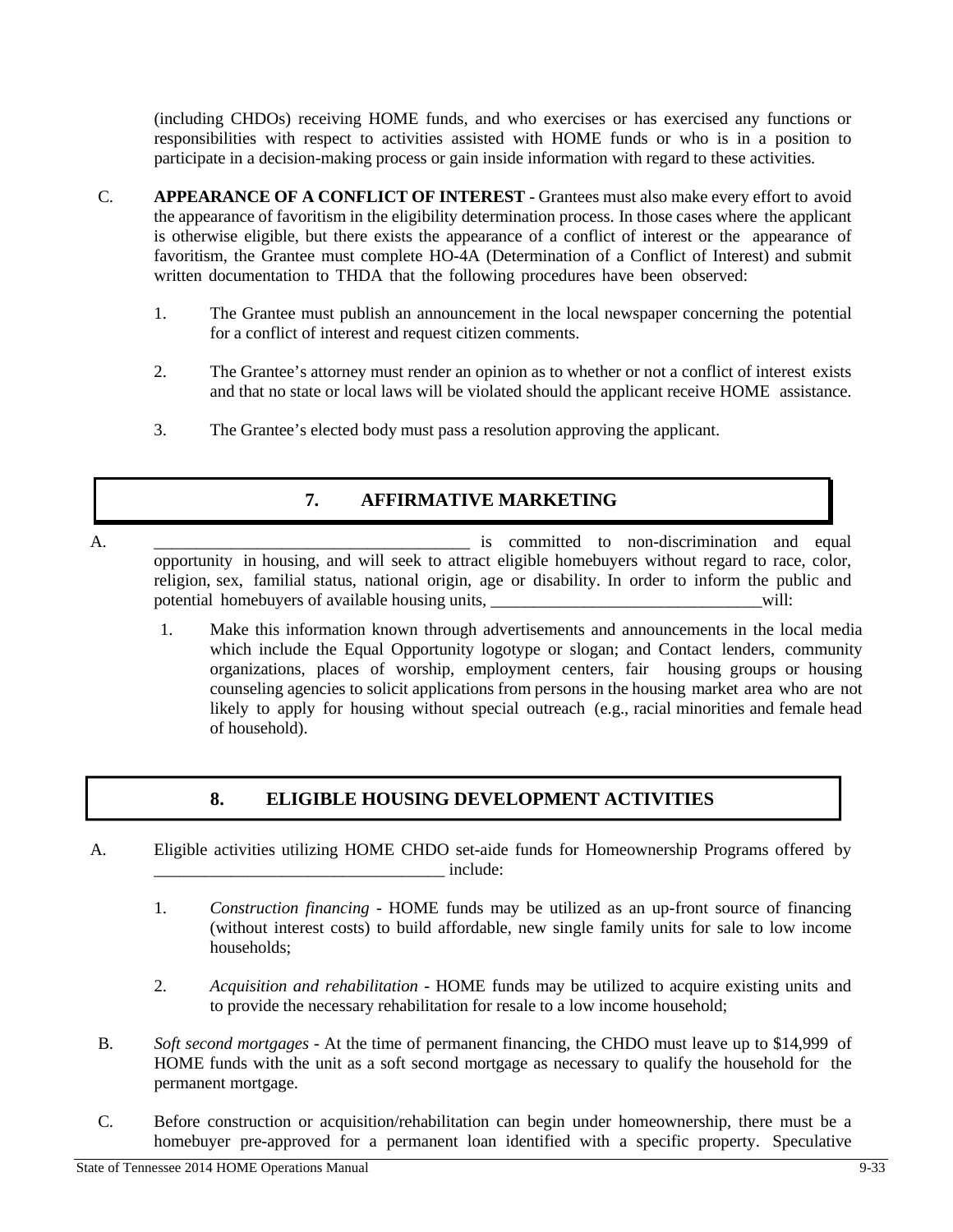construction or acquisition is not permitted.

#### **9. HOMEBUYER ELIGIBILITY REQUIREMENTS**

- A. The prospective purchaser must be low income, that is, have a gross annual household income that does not exceed 80% of the area median, adjusted for family size, as defined by the Section 8 income requirements.
- B. The HOME program established the following timing for qualifying HOME-assisted homebuyers as income eligible:
	- 1. In the case of a contract to purchase existing housing, the purchasing household must be lowincome at the time of purchase;
	- 2. In the case of a contract to purchase housing to be constructed, the purchasing household must be low-income as the time the construction contract is signed; and
	- 3. In the case of a lease-purchase agreement for existing housing or housing to be constructed, the purchasing household must be low-income at the time the lease-purchase agreement is signed.
- C. The homebuyer must obtain fee simple title to the property or a 99-year leasehold.
- D The prospective homebuyer must occupy the property to be purchased has his/her principal residence.
- E. All homebuyers must complete a minimum of 8 hours of homeownership education program from a THDA qualified homebuyer education trainer prior to purchase.
- F. In underwriting the permanent mortgage, the new housing payment must not exceed 29% of gross monthly income. The total household debt, including the new housing payment, must not exceed 41% of the gross monthly income.
- G. The homebuyer must make a contribution from *his or her own funds* equal to one percent (1%) of the purchase price of the property.

## **10. INCOME ELIGIBILITY**

- A. **ANNUAL INCOME (GROSS INCOME)**  The HOME program uses the income definitions of the Section 8 program to determine the annual income (gross income) used to classify a household for purposes of eligibility. Annual income means all amounts, monetary or not, which:
	- 1. Go to, or on behalf of, the family head or spouse (even if temporarily absent) or to any other family member;
	- 2. Are anticipated to be received from a source outside the family during the 12-month period following admission or annual reexamination effective date. In other words, it is the household's *future or expected* ability to pay rather than its past earnings that is used to determine program eligibility. If it is not feasible to anticipate a level of income over a 12 month period, the income anticipated for a shorter period may be annualized, subject to a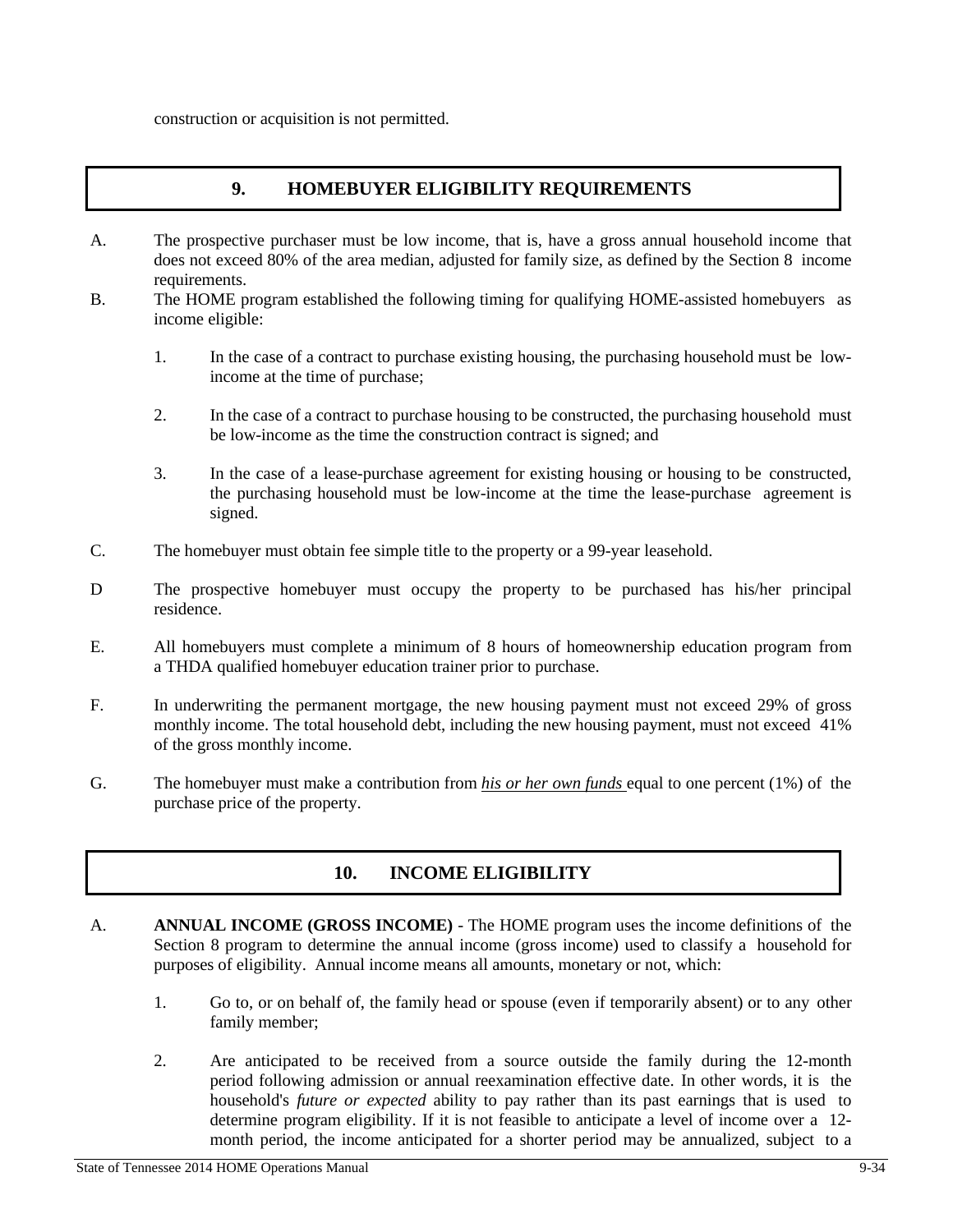redetermination at the end of the shorter period; and

- 3. Which are not specifically excluded in paragraph 6.8 (Income Exclusions) below.
- 4. Annual income also means amounts derived (during the 12-month period) from assets to which any member of the family has access.
- 5. MONTHLY GROSS INCOME Monthly gross income is Annual Gross Income divided by 12 months.
- B. **ASSETS**  In general terms, an asset is a cash or non-cash item that can be converted to cash. There is no asset limitation for participation in the HOME program. Income from assets is, however, recognized as part of Annual Gross Income. Assets have both a market value and a cash value.
	- 1. MARKET VALUE The market value of an asset is simply its dollar value on the open market. For example, a stock's market value is the price quoted on a stock exchange on a particular day, and a property's market value is the amount it would sell for on the open market. This may be determined by comparing the property with similar, recently sold properties.
	- 2. CASH VALUE The cash value of an asset is the market value less reasonable expenses required to convert the asset to cash, including:
		- a. Penalties or fees for converting financial holdings. Any penalties, fees, or transaction charges levied when an asset is converted to cash are deducted from the market value to determine its cash value (e.g., penalties charged for premature withdrawal of a certificate of deposit, the transaction fee for converting mutual funds, or broker fees for converting stocks to cash); and/or
		- b. Costs for selling real property. Settlement costs, real estate transaction fees, payment of mortgages/liens against the property, and any legal fees associated with the sale of real property are deducted from the market value to determine equity in the real estate.
		- c. Under Section 8 rules, only the cash value (rather than market value) of an item is counted as an asset.
- C. **INCOME FROM ASSETS**  The income counted is the actual income generated by the asset (e.g., interest on a savings or checking account.) The income is counted even if the household elects not to receive it. For example, although a household may elect to reinvest the interest of dividends from an asset, the interest or dividends is still counted as income.
	- 1. The income from assets included in Annual Gross Income is the income that is anticipated to be received during the coming 12 months.
		- a. To obtain the anticipated interest on a savings account, the current account balance can be multiplied by the current interest rate applicable to the account; or
		- b. If the value of the account is not anticipated to change in the near future and interest rates have been stable, a copy of the IRS 1099 form showing past interest earned can be used.
		- c. Checking account balances (as well as savings account balances) are considered an asset. This is a recognition that some households keep assets in their checking accounts,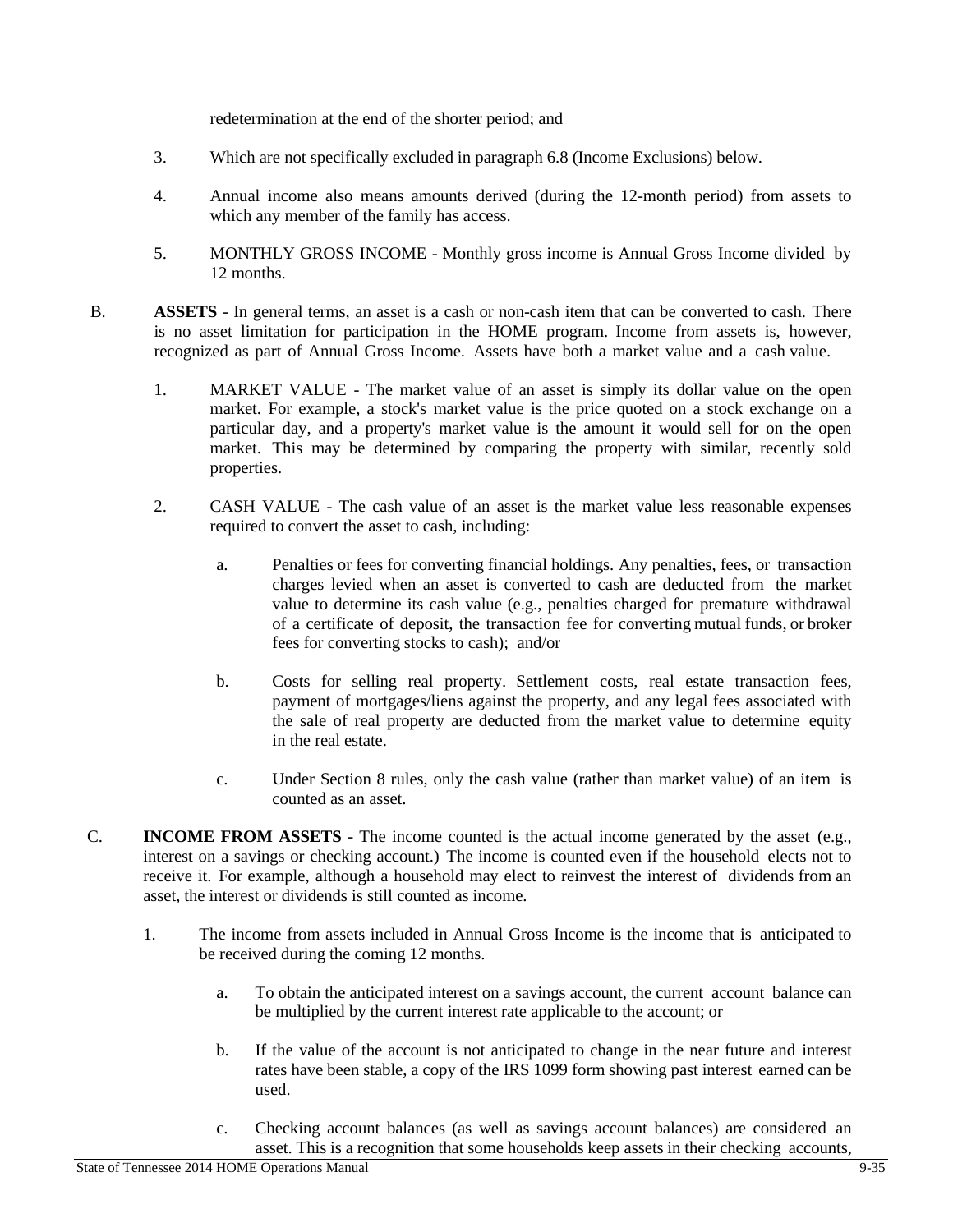and is not intended to count monthly income as an asset. Grantees should use the average monthly balance over a 6-month period as the cash value of the checking account.

- 2. When an Asset Produces Little or No Income:
	- a. If the family's assets are \$5,000 or less, actual income from assets (e.g., interest on a checking account) is not counted as annual income. For example, if a family has \$600 in a non-interest bearing checking account, no actual income would be counted because the family has no actual income from assets and the total amount of all assets is less than \$5,000.
	- b. If the family's assets are greater than \$5,000, income from assets is computed as the greater of:
		- i. actual income from assets, or
		- ii. imputed income from assets based on a passbook rate applied to the cash value of all assets. For example, if a family has \$3,000 in a non-interest bearing checking account and \$5,500 in an interest-bearing savings account, the two amounts are added together. Use the standard passbook rate to determine the annual income from assets for this family.
- 3. Applicants who dispose of assets for less than fair market value (i.e., value on the open market in an "arm's length" transaction) have, in essence, voluntarily reduced their ability to afford housing. Section 8 rules require, therefore, that any asset disposed of for less than fair market value during the 2 years preceding the income determination be counted as if the household still owned the asset.
	- a. The value to be included as an asset is the difference between the cash value of the asset and the amount that was actually received (if any) in the disposition of the asset (less any fees associated with disposal of property, such as a brokerage fee).
	- b. Each applicant must certify whether an asset has been disposed of for less than fair market value. Assets disposed of for less than fair market value as a result of foreclosure, bankruptcy, divorce or separation is not included in this calculation.
	- c. These procedures are followed to eliminate the need for an assets limitation and to penalize people who give away assets for the purpose of receiving assistance or paying a lower rent.

#### D. **ASSETS INCLUDE:**

- 1. Amounts in savings accounts and six month average balance for checking accounts.
- 2. Stocks, bonds, savings certificates, money market funds and other investment accounts.
- 3. Equity in real property or other capital investments. Equity if the estimated current market value of the asset less the unpaid balance on all loans secured by the asset and reasonable costs (such as broker fees) that would be incurred in selling the asset.
- 4. The cash value of trusts that are available to the household.
- 5. IRA, Keogh and similar retirement savings accounts, even though withdrawal would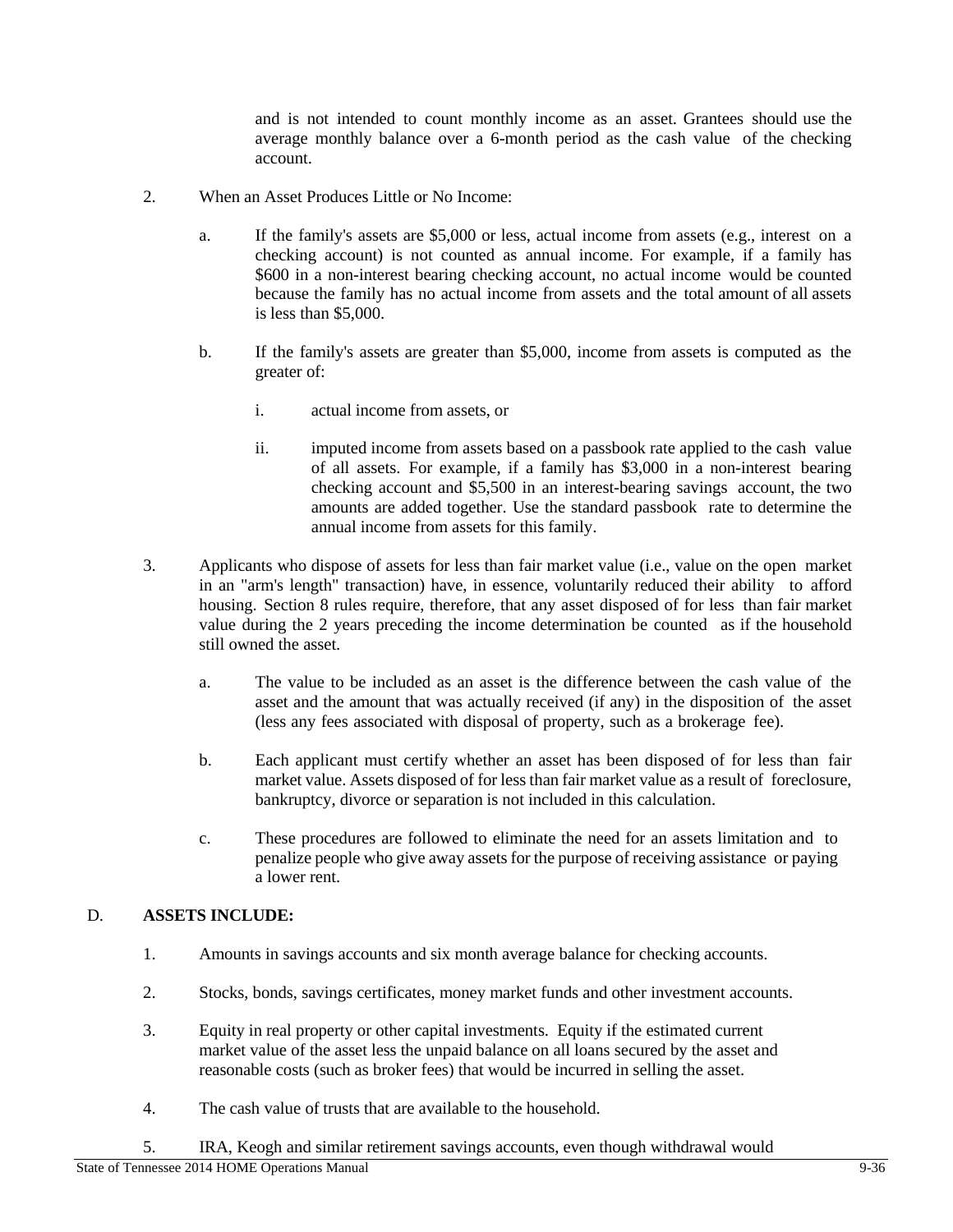result in penalty.

- 6. Contributions to company retirement/pension funds that can be withdrawn without retiring or terminating employment.
- 7. Assets which, although owned by more than one person, allow unrestricted access by the applicant.
- 8. Lump sum receipts such as inheritances, capital gains, lottery winnings, insurance settlements, and other claims.
- 9. Personal property held as an investment such as gems, jewelry, coin collections, antique cars, etc.
- 10. Cash value of life insurance policies.
- 11. Assets disposed of for less than fair market value during two years preceding certification or recertification.

#### E. **ASSETS DO NOT INCLUDE:**

- 1. Necessary personal property, except as noted under paragraph 6.5(9) (Assets Include) above
- 2. Interest in Indian Trust lands
- 3. Assets that are part of an active business or farming operation.

NOTE: Rental properties are considered personal assets held as an investment rather than business assets unless real estate is the applicant/tenant's main occupation.

- 4. Assets not accessible to the family and which provide no income to the family.
- 5. Vehicles especially equipped for the handicapped.
- 6. Equity in owner-occupied cooperatives and manufactured homes in which the family lives.
- F. **INCOME INCLUSIONS**  The following are used to determine the annual income (gross income) of an applicant's household for purposes of eligibility:
	- 1. The full amount, before any payroll deductions, of wages and salaries, over-time pay, commissions, fees, tips and bonuses, and other compensation for personal services;
	- 2. The net income for operation of a business or profession. Expenditures for business expansion or amortization of capital indebtedness shall not be used as deductions in determining net income. An allowance for depreciation of assets used in a business or profession may be deducted, based on straight line depreciation, as provided in Internal Revenue Service regulations. Any withdrawal of cash or assets from the operation of a business or profession will be included in income, except to the extent the withdrawal is reimbursement of cash or assets invested in the operation by the family.
	- 3. Interest, dividends, and other net income of any kind from real or personal property. Expenditures for amortization of capital indebtedness shall not be used as a deduction in determining net income. An allowance for depreciation is permitted only as authorized in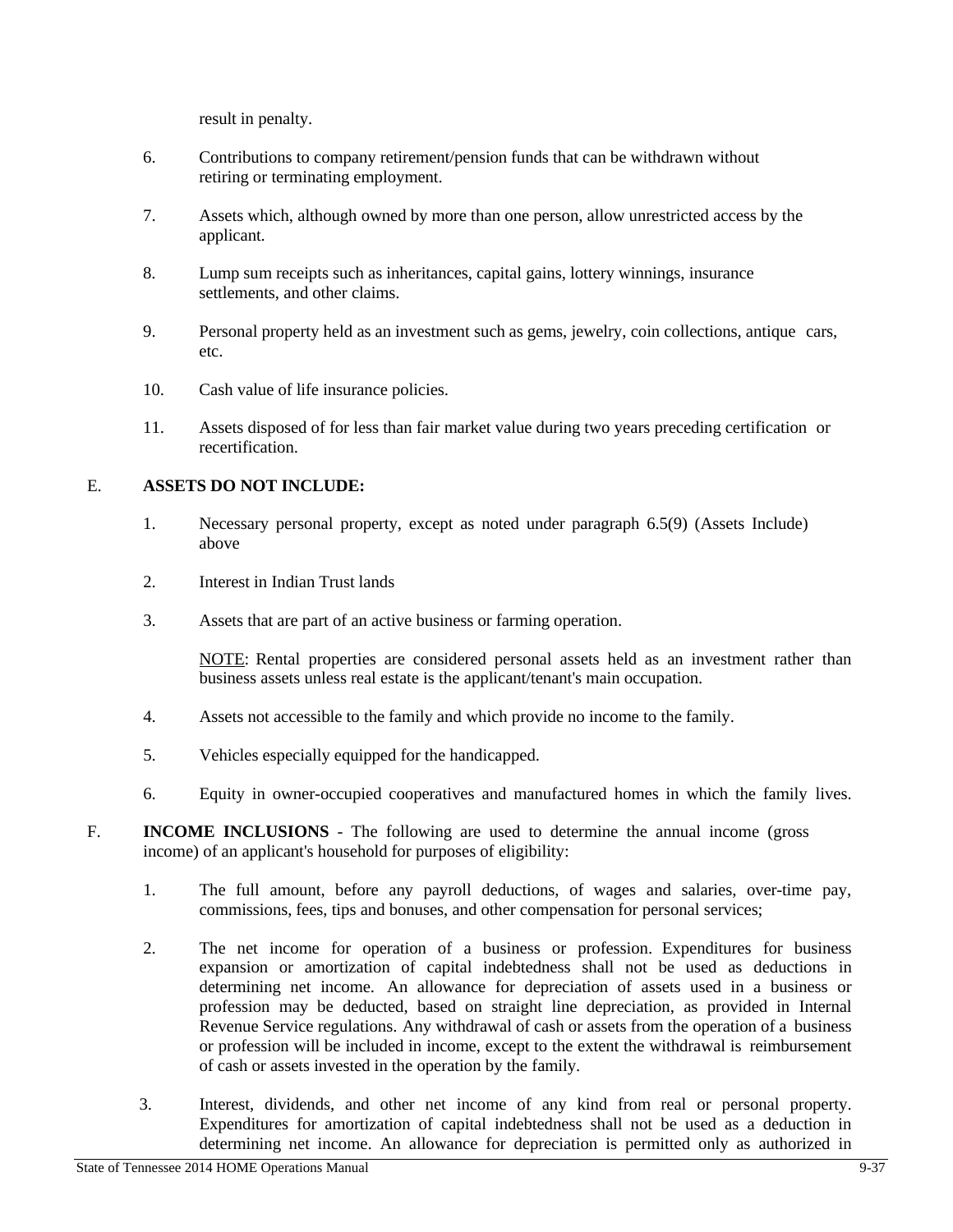paragraph (2) above. Any withdrawal of cash or assets from an investment will be included in income, except to the extent the withdrawal is reimbursement of cash or assets invested by the Family. Where the family has net family assets in excess of \$5,000, Annual Income shall include the greater of the actual income derived from net family assets or a percentage of the value of such Assets based on the current passbook saving rate, as determined by HUD.

- 4. The full amount of periodic payments received from Social Security, annuities, insurance policies, retirement funds, pensions, disability or death benefits and other similar types of periodic receipts, including a lump-sum amount or prospective monthly amounts for the delayed start of a periodic amount (except Supplemental Security Income (SSI) or Social Security).
- 5. Payments in lieu of earnings, such as unemployment, worker's compensation and severance pay (but see paragraph (3) under Income Exclusions).
- 6. Welfare Assistance. If the Welfare Assistance payment includes an amount specifically designated for shelter and utilities that is subject to adjustment by the welfare assistance agency in accordance with the actual cost of shelter and utilities, the amount of welfare assistance income to be included as income shall consist of:
	- a. The amount of the allowance or grant exclusive of the amount specifically designated for shelter or utilities; plus

b. The maximum amount that the welfare assistance agency could in fact allow the family for shelter and utilities. If the family's welfare assistance is ratably reduced from the standard of need by applying a percentage, the amount calculated under this paragraph shall be the amount resulting from one application of the percentage.

- 7. Periodic and determinable allowances, such as alimony and child support payments, and regular contributions or gifts received from persons not residing in the dwelling;
- 8. All regular pay, special pay and allowances of a member of the Armed Forces. (See paragraph (8) under Income Exclusions).
- G. **INCOME EXCLUSIONS**  The following are excluded from a household's income for purposes of determining eligibility:
	- 1. Income from employment of children (including foster children) under the age of 18 years;
	- 2. Payments received for the care of foster children or foster adults (usually individuals with disabilities, unrelated to the tenant family), who are unable to live alone;
	- 3. Lump-sum additions to family assets, such as inheritances, insurance payments (including payments under health and accident insurance and worker's compensation), capital gains and settlement for personal or property losses (except for payments in lieu of earnings – see paragraph (5) of Income Inclusions).
	- 4. Amounts received by the family that are specifically for, or in reimbursement of, the cost of medical expenses for any family member;
	- 5. Income of a live-in aide;
	- 6. Certain increases in income of a disabled member of the family residing in HOME assisted housing or receiving HOME tenant-based rental assistance (see 6.12 (7) under Determining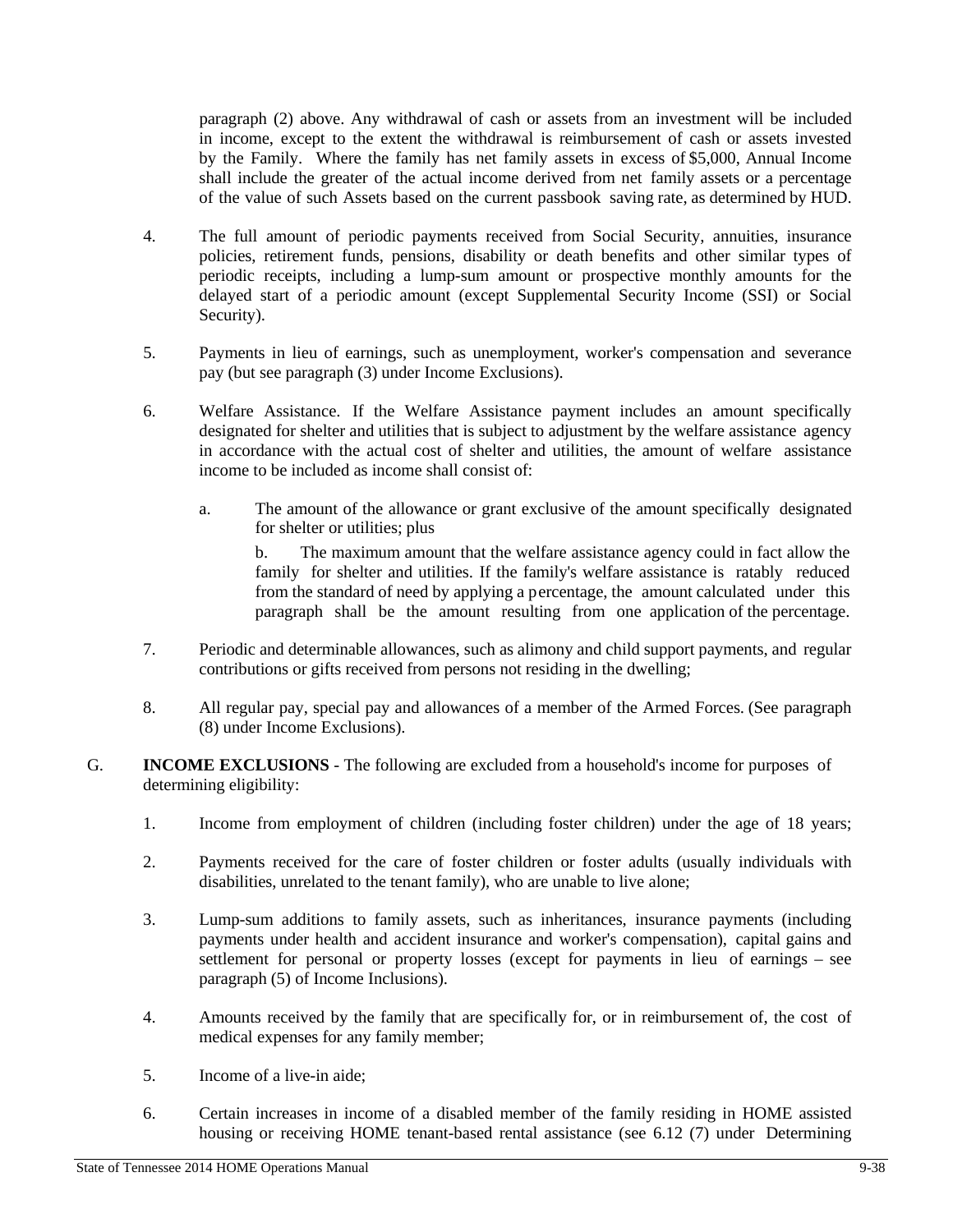Whose Income to Count).

- 7. The full amount of student financial assistance paid directly to the student or to the educational institution;
- 8. The special pay to a family member serving in the Armed Forces who is exposed to hostile fire<sup>.</sup>
- 9. a. Amounts received under training programs funded by HUD;
	- b. Amounts received by a Disabled person that are disregarded for a limited time for purposes of Supplemental Security Income eligibility and benefits because they are set aside for use under a Plan to Attain Self-Sufficiency (PASS);
	- c. Amounts received by a participant in other publicly assisted programs which are specifically for or in reimbursement of out-of-pocket expenses incurred (special equipment, clothing, transportation, child care etc.) which are made solely to allow participation in a specific program;
	- d. Amount received under a resident's service stipend. A resident service stipend is a modest amount (not to exceed \$200 per month) received by a resident for performing a service for the owner or manager on a part-time basis, that enhances the quality of life in the development. Such services may include, but are not limited to, fire patrol, hall monitoring, lawn maintenance, resident initiatives coordination and serving as a member of the governing board. No resident may receive more than one such stipend during the same period of time.
	- e. Incremental earnings and benefits resulting to any family member from participation in qualifying state or local employment training programs (including training not affiliated with a local government) and training of a family member as resident management staff. Amounts excluded must be received under employment training programs with clearly defined goals and objectives, are excluded only for the period during which the family member participates in the employment training program.
- 10. Temporary, nonrecurring or sporadic income (including gifts);
- 11. Reparation payments paid by a foreign government pursuant to claims filed under the laws of that government by persons who were persecuted during the Nazi era;
- 12. Earnings in excess of \$480 for each full-time student 18 years old or older (excluding the head of household and spouse);
- 13. Adoption assistance payments in excess of \$480 per adopted child;
- 14. For public housing only, the earnings and benefits to any family member resulting from participation in a program providing employment training and supportive services in accordance with the Family Support Act of 1988, Section 22 of the 1937 Act, or any comparable federal, state or local law during the exclusion period.
- 15. Deferred periodic amounts from SSI and Social Security benefits that are received in a lump sum amount or in prospective monthly amounts.
- 16. Amounts received by the family in the form of refunds or rebates under state or local law from property taxes paid on the dwelling unit.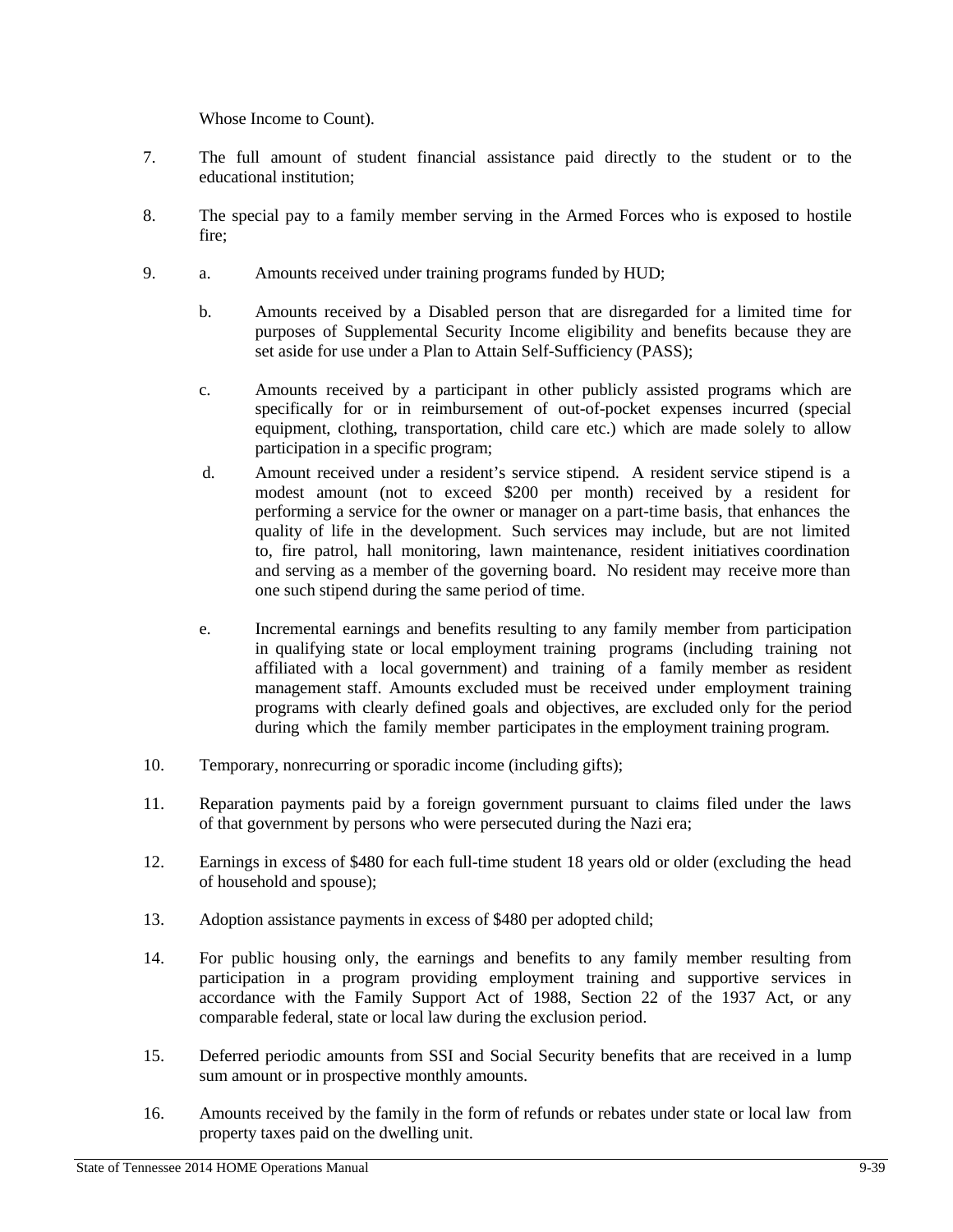- 17. Amounts paid by a state agency to a family with a member who has a developmental disability and is living at home to offset the cost of services and equipment needed to keep this developmentally disabled family member at home.
- 18. Amounts specifically excluded by any other federal statute from consideration as income for purposes of determining eligibility or benefits under a category of assistance programs that includes assistance under any program to which the exclusions apply.
	- a. The value of the allotment provided to an eligible household under the Food Stamp Act of 1977;
	- b. Payments to volunteers under the Domestic Volunteer Service Act of 1973 (employment through VISTA; Retired Senior Volunteer Program, Foster Grandparents Program, youthful offenders incarceration alternatives, senior companions);
	- c. Payments received under the Alaska Native Claims Settlement Act (43 U.S.C.  $1626(a)$ ;
	- d. Income derived from certain sub-marginal land of the United States that is held in trust for certain Indian tribes (25 U.S.C. 259e);
	- e. Payments or allowances made under the Department of Health and Human Services' Low-Income Home Energy Assistance Program (42 U.S.C. 8624(f));
	- f. Payments received under programs funded in whole or in part under the Job Training Partnership Act;
	- g. Income derived from the disposition of funds of the Grand River Band of Ottawa Indians;
	- h. The first \$2,000 of per capita shares received from judgment funds awarded by the Indian Claims Commission or the Court of Claims (25 U.S.C. 1407-1408) or from funds held in trust for an Indian tribe by the Secretary of Interior (25 U.S.C. 117)
	- i. Amounts of scholarships funded under Title IV of the Higher Education Act of 1965 including awards under the Federal work-study program or under the Bureau of Indian Affairs student assistance programs (20 U.S.C. 1087uu);
	- j. Payments received from programs funded under Title V of the Older Americans Act of 1965 (42 U.S.C. 3056(f)).
	- k. Any earned income tax credit refund payments received on or after January 1, 1991, including advanced earned income credit payments;
	- l. Payments received after January 1, 1989 from the Agent Orange Settlement Fund or any other funds established pursuant to the settlement in the In Re Agent Orange product liability litigation MDL No. 381 (E.D.N.Y.)
	- m. The value of any child care provided or arranged (or any amount received as payment for such care or reimbursement for costs incurred for such care) under the Child Care and Development Block Grant Act of 1990 (42 U.S.C. 9858q)
	- n. Payments received under the Maine Indian Claims Settlement Act of 1980.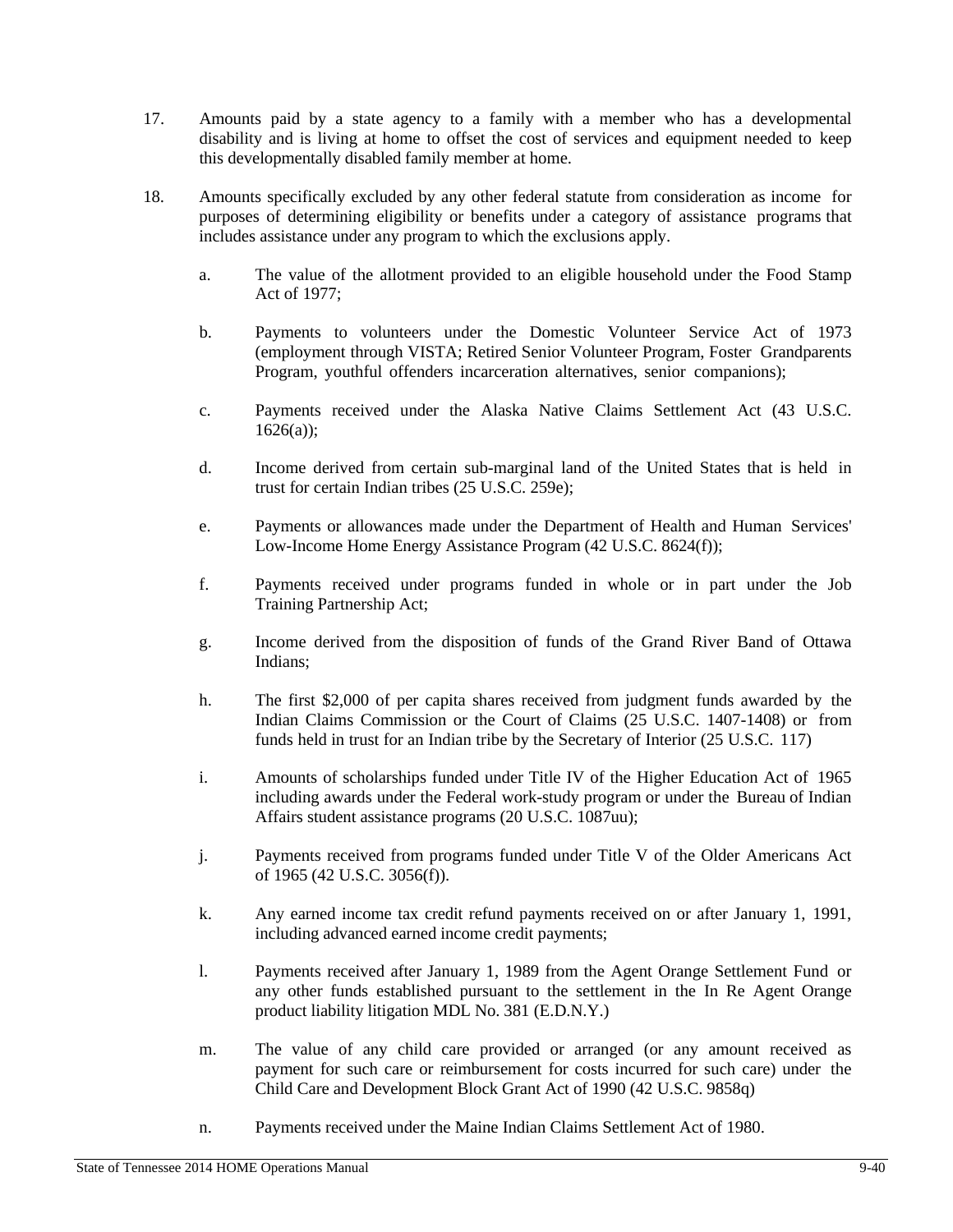- H. **TIMING OF INCOME CERTIFICATIONS**  All households that receive HOME assistance must be income eligible. At a minimum, income certification must be completed before assistance begins. A preliminary determination of eligibility may be made much earlier in the process.
	- 1. Application processing is labor intensive. Early screening for income eligibility can eliminate excessive work in processing an ineligible applicant.
	- 2. Establishing a deadline for formal eligibility determinations is a challenging part of the planning process. Generally, the HOME Program permits verification dated no earlier than 6 months prior to eligibility.
	- 3. The Grantee must calculate the annual income of the household by projecting the prevailing rate of income of the family at the time the Grantee determines that the family is income eligible. The eligibility of a household must be re-verified if more than six months elapses between the date the Grantee determines that a household is income-eligible and the date HOME assistance is provided.
		- a. For homeownership programs, the income eligibility of the families is timed as follows:
			- i. In the case of a contract to purchase existing housing, it is the date of the purchase;
			- ii. In the case of a lease-purchase agreement for existing housing or for housing to be constructed, it is the date the lease-purchase agreement is signed; and
			- iii. In the case of a contract to purchase housing to be constructed, it is the date the contract is signed.
- **J. INCOME VERIFICATION** – Grantees must examine at least two months of source documents evidencing annual income (e.g., wage statement, interest statement, unemployment compensation statement). Grantees must verify and retain documentation of all information collected to determine a household's income. Under the Section 8 Program, there are three forms of verification which are acceptable: third-party, review of documents, and applicant certification.
	- 1. THIRD-PARTY VERIFICATION Under this form of verification, a third party (e.g., employer, Social Security Administration, or public assistance agency) is contacted to provide information. Although written requests and responses are generally preferred, conversations with a third party are acceptable if documented through a memorandum to the file that notes the contact person and date of the call.
		- a. To conduct third party verifications, a Grantee must obtain a written release from the household that authorizes the third party to release required information.
		- b. Third-party verifications are helpful because they provide independent verification of information and permit Grantees to determine if any changes to current circumstances are anticipated. Some third-party providers may, however, be unwilling or unable to provide the needed information in a timely manner.
	- 2. REVIEW OF DOCUMENTS Documents provided by the applicant (such as pay stubs, IRS returns, etc.) may be most appropriate for certain types of income and can be used as an alternative to third-party verifications. Copies of documents should be retained in project files.

Grantees should be aware that although easier to obtain than third-party verifications, a review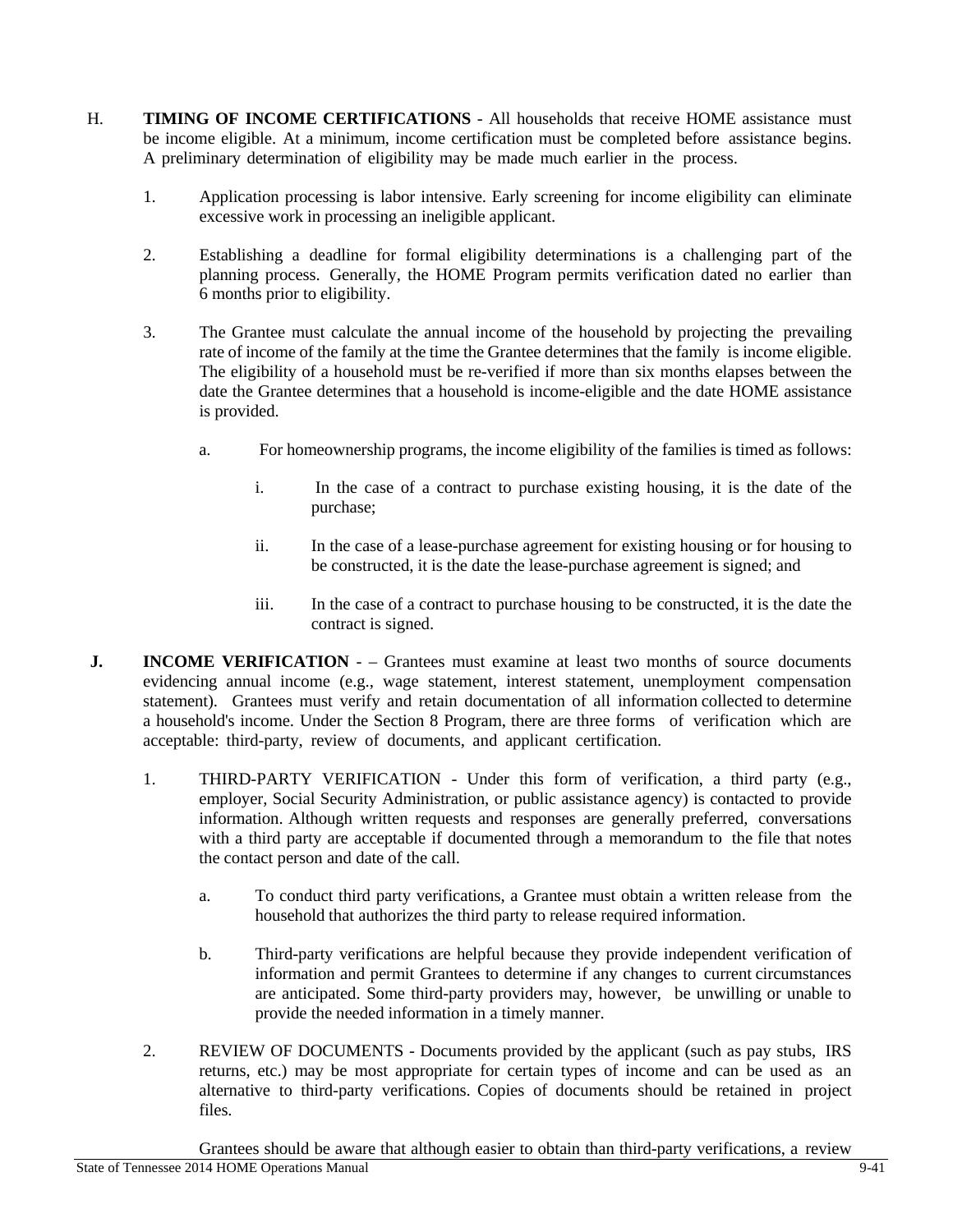of documents often does not provide needed information. For instance, a pay stub may not provide sufficient information about average number of hours worked, overtime, tips and bonuses.

- **K. CALCULATION METHODOLOGIES**  Grantees must calculate the annual income of the family by projecting the prevailing rate of income of the family at the time the family was determined to be eligible. Grantees must establish methodologies that treat all households consistently and avoid confusion.
	- 1. It is important to understand the basis on which applicants are paid (hourly, weekly or monthly, and with or without overtime). An applicant who is paid "twice a month" may actually be paid either twice a month (24 times a year) or every two weeks (26 times a year).
	- 2. It is important to clarify whether overtime is sporadic or a predictable component of an applicant's income.
	- 3. Annual salaries are counted as Annual Income regardless of the payment method. For instance a teacher receives an annual salary whether paid on a 9- or 12-month period.
- K. **DETERMINING WHOSE INCOME TO COUNT** Knowing whose income to count is as important as knowing which income to count. Under the Section 8 definition of income, the following income *is not counted*:
	- 1. INCOME OF LIVE-IN AIDES If a household includes a paid live-in aide (whether paid by the family or a social service program), the income of the live-in aide, regardless of its source, is not counted. (Except under unusual circumstances, a related person can never be considered a live-in aide);
	- 2. INCOME ATTRIBUTABLE TO THE CARE OF FOSTER CHILDREN Foster children are not counted as family members when determining family size to comparewith the Income Limits. Thus, the income a household receives for the care of foster children is not included; and
	- 3. EARNED INCOME OF MINORS Earned income of minors (age 18 and under) is not counted. However, unearned income attributable to a minor (e.g., child support, AFDC payments, and other benefits paid on behalf of a minor) is counted.
	- 4 TEMPORARILY ABSENT FAMILY MEMBERS The income of temporarily absent family members is counted in Annual Income - regardless of the amount the absent family member contributes to the household. For example, a construction worker earns \$600/week at a temporary job on the other side of the state. He keeps \$200/week for expenses and sends \$400/week home to his family. The entire \$600/week is counted in the family's income;
	- 5. ADULT STUDENTS LIVING AWAY FROM HOME If the adult student is counted as a member of the household in determining the Income Limit used for eligibility of the family, the student's income must be counted in the family's income. Note, however, that the \$480 limit does not apply to a student who is head of household or spouse (their full income must be counted); and
	- 6. PERMANENTLY ABSENT FAMILY MEMBER If a family member is permanently absent from the household (e.g., a spouse who is in a nursing home), the head of household has the choice of either counting that person as a member of the household, and including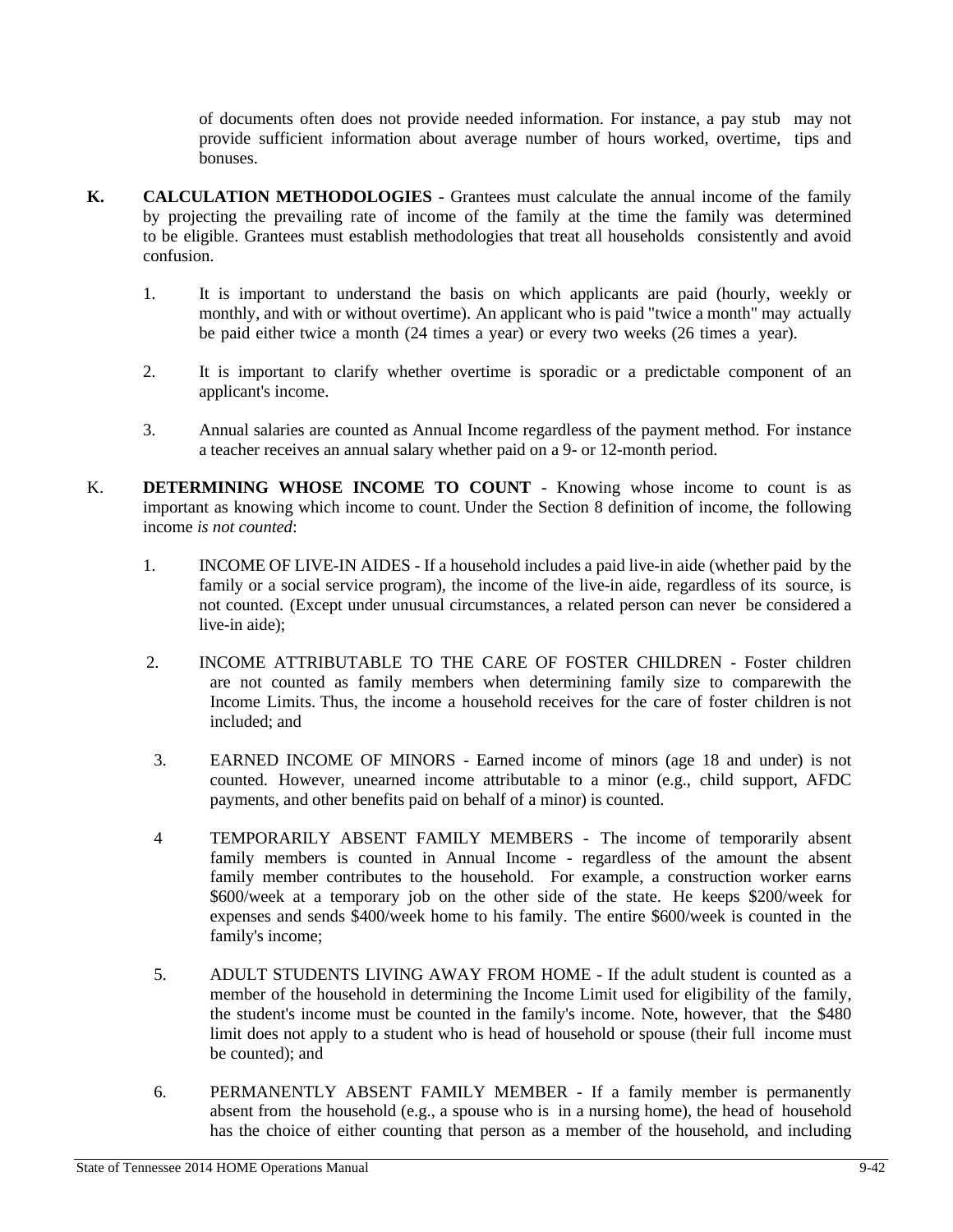income attributable to that person as household income, or specifying that the person is no longer a member of the household.

#### **10. PROPERTY ELIGIBILITY REQUIREMENTS**

- A. The housing must be single-family housing (1-4 family dwelling, condominium or combination of a manufactured home and lot).
- B. The house to be purchased must comply with Environmental Review Requirements, including floodplain activities.
- C. The housing must be modest. The sales price of the HOME-assisted property to be acquired by a homebuyer may not have a value that exceeds the sales price limits for  $\sim$  County. The sales price limits are posted at www.thda.org under the Community Programs tab. THDA reserves the right to periodically update these limits as they are updated by HUD and will publish current limits on the THDA website.
- D. The housing must meet certain written standards:
	- 1. REHABILITATION AND NEW CONSTRUCTION Housing that is constructed or rehabilitated with HOME funds must meet all applicable local codes, rehabilitation standards, ordinances, and zoning ordinances at the time of project completion. In the absence of a local code, HOME assisted new construction must meet the current Stateapproved edition of International Residential Code for One- and Two-Family Dwellings, and rehabilitation of existing units must meet the current, State-approved edition of the International Existing Building Code. In addition, HOME funded units must also conform to the THDA Design Standards for New Construction and Rehabilitation of Single-Family and Multi-Family Attached Housing Units. New construction projects must also meet the 2006 International Energy Conservation Code, published by the International Code Council.
	- 2. LEAD-BASED PAINT For housing development under an acquisition and rehabilitation and resale type of homeownership program, the CHDO must comply with Subpart J of the Residential Lead-based paint Hazard Reduction Act of 1992 (24 CFR 35) for the rehabilitation of the dwelling unit.
	- 3. Acquisition of pre-1978 housing by a prospective homebuyer is covered by Subpart K of the Residential Lead-based paint Hazard Reduction Act of 1992. The intent of Subpart K is to eliminate as far as practicable lead-based paint hazards in a residential property that receives federal assistance under certain HUD programs for acquisition, leasing, support services, or operation.
		- a.  $\blacksquare$  and  $\blacksquare$  and  $\blacksquare$  must provide a disclosure form to the prospective buyer noting any known presence of lead-based paint.
		- b.  $\Box$  shall provide the lead hazard information pamphlet (LBP-1) to the homebuyer.
		- c. \_\_\_\_\_\_\_\_\_\_\_\_\_\_\_\_\_\_\_\_\_\_\_\_\_\_\_\_\_\_\_\_\_\_\_\_\_\_\_\_ shall conduct the following activities for the dwelling unit and all common areas servicing the dwelling unit and the exterior surfaces of the building in which the dwelling unit is located: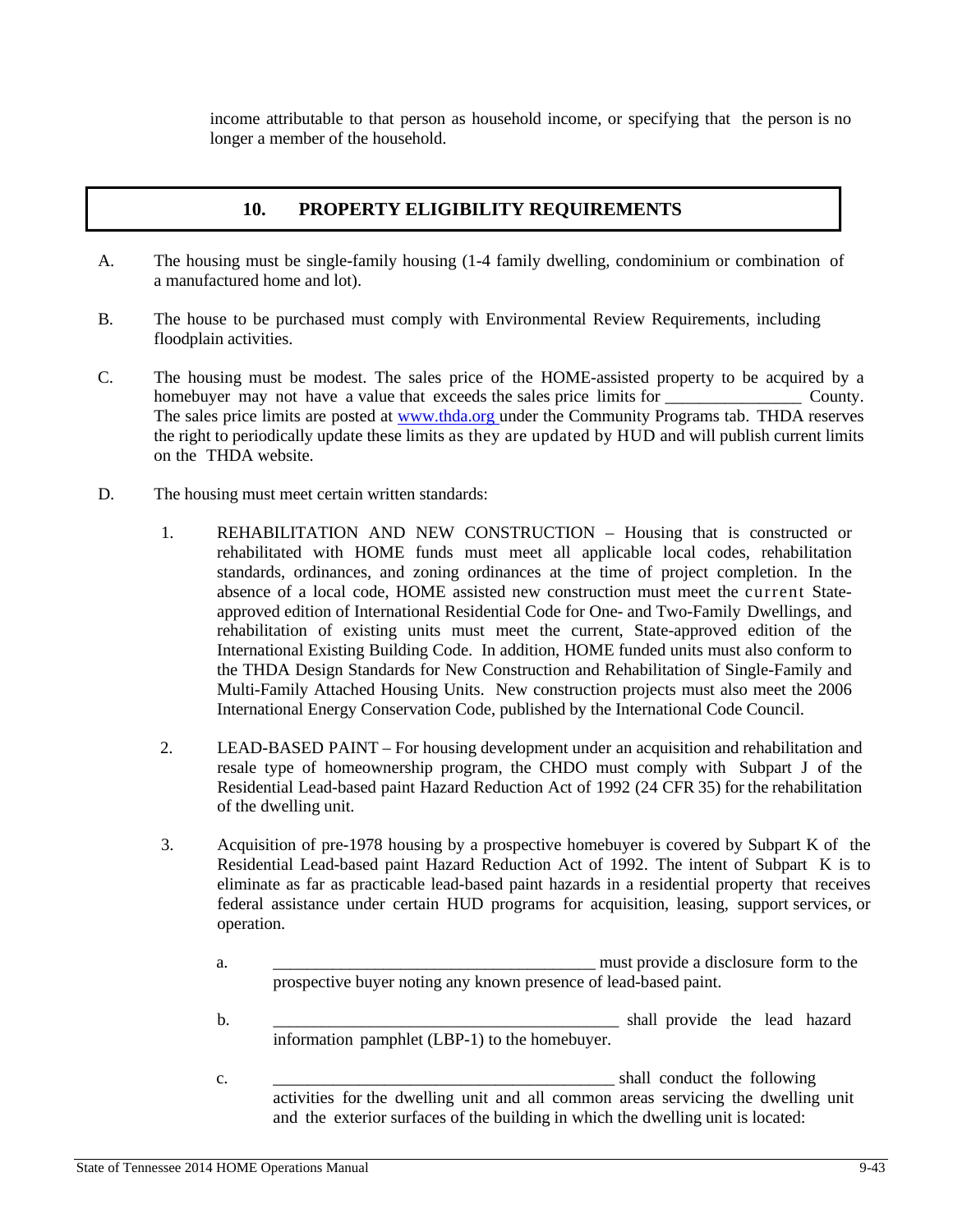- i. A visual assessment of all painted surfaces in order to identify deteriorated paint;
- ii. Paint stabilization of each deteriorated paint surface, including removal of loose paint and application of new paint;
- iii. The use of safe work practices by a qualified worker; and
- iv. Clearance testing by a certified lead-paint inspector or risk assessor.
- d. A copy of the Lead Hazard Clearance Report must be provided to the prospective homebuyer within 15 days of completion of the reduction.
- F. All codes and standards must be met at the time of occupancy.

#### **11. PERMANENT MORTGAGE REQUIREMENTS**

- A. The permanent mortgage must have an interest rate that does not exceed the interest rate of a THDA Great Choice loan by more than one (1%) percentage point. Current THDA mortgage rates can be found at www.tennessee.gov/thda.
- B. The permanent mortgage must have a fixed interest rate fully amortizing over the term of the loan. There can be no prepayment penalty.
- C. In underwriting the permanent mortgage, the new housing payment must not exceed 29% of gross monthly income, and total household debt, including the new housing payment, must not exceed 41% of the gross monthly income. THDA-funded homebuyers are eligible for a subsidy limited to the amount needed to make the unit affordable. If a homebuyer has liquid assets which exceed the allowable Total Cash Value of \$20,000 the homebuyer is required to 10% of the purchase price.

Liquid Assets include:

- Cash;
- Savings accounts;
- Checking accounts;
- Any other bank accounts;
- Example 1: Mary requests THDA funds to assists in the purchase of a home which has an appraised value of \$90,000. She qualifies for a mortgage in the amount of \$75,000. Mary has \$25,000 in liquid assets and, therefore, must apply \$9,000 (10% of the purchase price) toward the purchase of her home and she can receive \$6,000 in a secondary HOME mortgage assistance plus closing costs.
- E. Underwriting to determine the amount of eligible assistance must be determined using the THDA Single Family underwriting template provided as Attachment HB-10 and posted at www.thda.org under the Community Programs tab
- F. Total closing costs and prepaid items cannot exceed 6% of the purchase price of the home.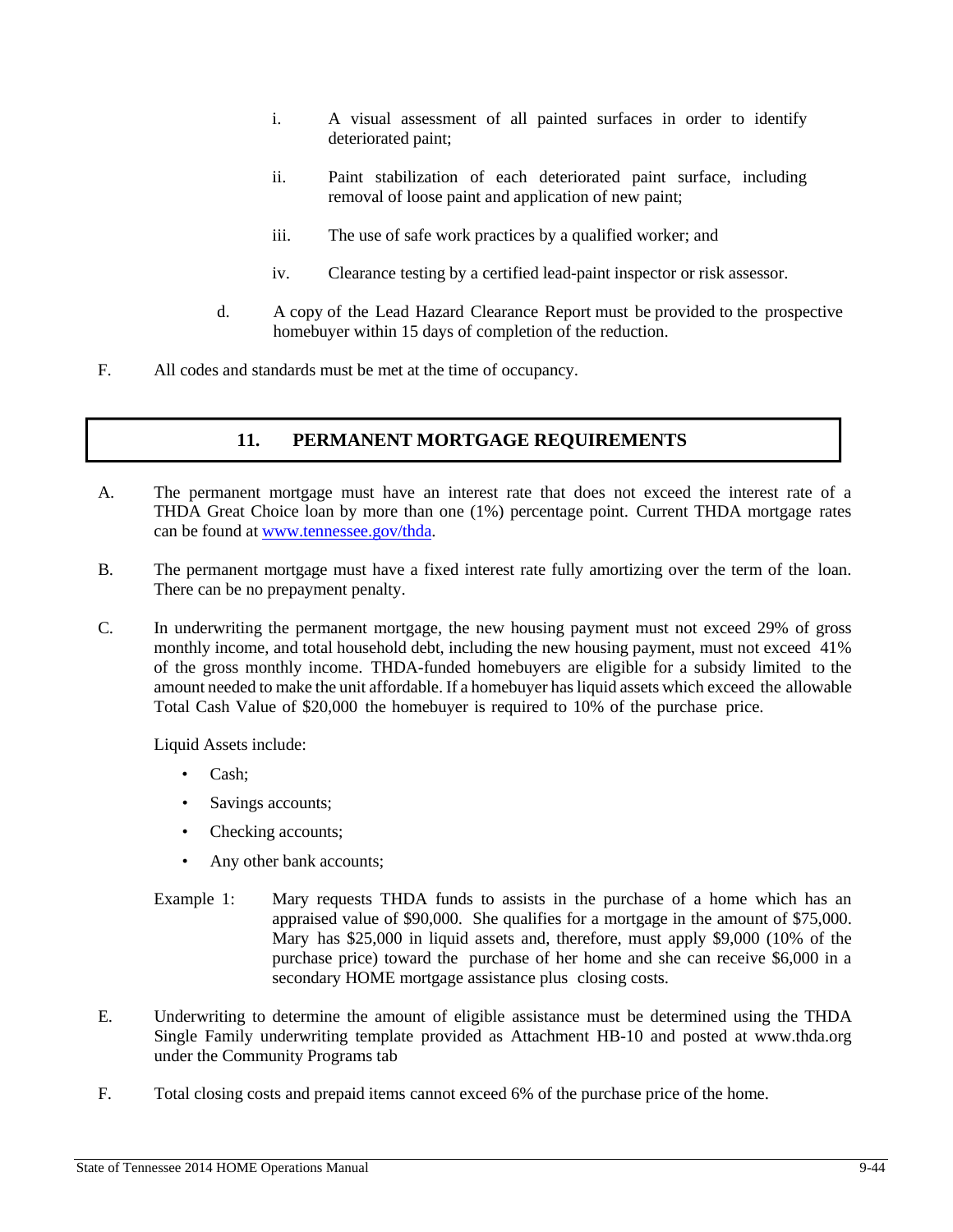#### **12. SOFT SECOND MORTGAGE**

A. The contract of the contract of the set of the set of the set of the set of the set of the set of the set of the set of the set of the set of the set of the set of the set of the set of the set of the set of the set of eligible homebuyer in the form of a soft second mortgage. The soft second mortgage is limited to an amount equal to the *lesser of \$14,999* in HOME funds or the amount of HOME funds necessary to qualify the homebuyer household for the permanent loan. The soft second mortgages must be a minimum of \$1,000 and up to a maximum of \$14,999.

- 1. The soft second mortgage has an affordability period of five (5) years, and will be forgiven at the end of five (5) years as long as the homebuyer continues to reside in the unit as his/her principal residence.
- 2. The homebuyer will be required to execute a Grant Note and a Deed of Trust to secure the terms of the HOME affordability period which will be recorded as a lien against the property as part of the closing. The following recapture requirements are specified in the Note and Deed of Trust:
	- a. Repayment of *the entire amount*. If the unit does not remain in compliance for the affordability period, i.e., the unit is leased or does not remain the principal residence of the homebuyer, then the *entire amount of direct subsidy must be repaid*. Proration does not apply.
	- b. *Reduction during affordability period when the unit is sold*. may reduce the amount of HOME subsidy to be recaptured on a prorated basis for the time the homeowner has owned and occupied the housing measured against the required affordability period.
	- c. *Shared net proceeds when the unit is sold.* If the net proceeds are not sufficient to recapture the full HOME investment (or the reduced amount under paragraph 2-b above) plus enable the homeowner to recover the amount of the homeowner's downpayment and any capital investment made by the owner since purchase, <u>may</u> share the net proceeds. The net proceeds are the sales price minus loan repayment (other than HOME funds) and closing costs. The net proceeds may be shared according the following formula:

#### HOME Subsidy

HOME Subsidy + Homeowner Investment x Net Proceeds = HOME Recapture Amount

Homeowner Investment HOME Subsidy + Homeowner Investment x Net Proceeds = Homeowner Repayment

- 4. The net proceeds may be divided proportionately as set forth in the steps:
	- a. *Application of Forgiveness Feature*. Once the net proceeds are determined from the sale of the property, the Grantee may reduce the amount due based on the length of time the homebuyer has occupied the home in relation to the affordability period. Soft second mortgages up to \$14,999 have a five year affordability period and a forgiveness feature of 20% per year.
	- b. *Amount subject to recapture.* The HOME investment that is subject to recapture is